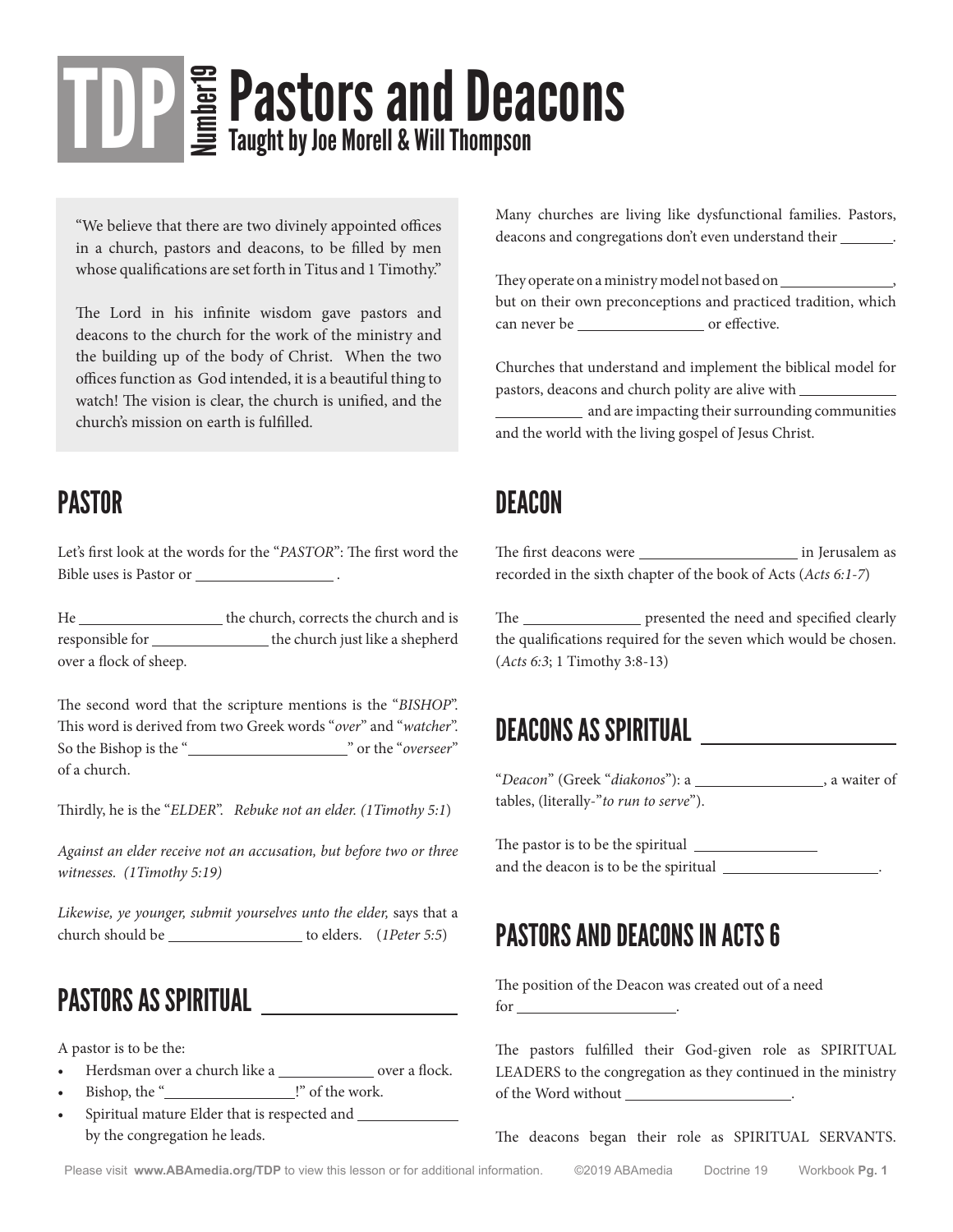# **TDP** E Pastors and Deacons Taught by Joe Morell & Will Thompson

Potential division in the church was diverted and \_\_\_\_\_\_\_\_\_\_\_\_\_\_\_\_\_\_\_\_\_\_\_\_\_\_\_\_\_\_\_ was preserved.

The Result: The church \_\_\_\_\_\_\_\_\_\_\_\_\_\_ in number and influence. (*Acts 6:7*)

A healthy, unified, influential, worshipful, and growing church results when pastors and deacons understand, embrace, and function together in their God-given, \_\_\_\_\_\_\_\_\_\_\_\_\_\_\_\_\_\_\_\_\_\_\_ roles.

## THE BIBLICAL ROLE OF THE PASTORS

The Pastors Are the **of the Church** (1 Thess. 5:12-13; Hebrews 13:7; 17)

The churches of the New Testament were:

- Pastor Pastor
- Spirit
- Church

**The Pastors are & of the Word.** (Acts 6:4; 1 Timothy 5:17; 2 Timothy 5:2).

The ministry of the word must be his highest without distraction.

So many pastors cannot " " their churches because they are overwhelmed all week doing the work of the ministry, which in reality, should be done by the deacons and the church.

The church is led... the church is fed... by the \_\_\_\_\_\_\_\_\_\_\_\_\_\_\_\_\_\_\_\_\_\_ as the spiritual leader of the flock.

## THE BIBLICAL ROLE OF DEACONS

#### **The Deacon is a ,**

modeling to the church unselfish and sacrificial service to others within the body of Christ and the community.

## **Deacons As Pastors'**

.

The deacons in Acts chapter 6 the pastors could minister in the Word of God & prayer without distraction.

New Testament pastors and deacons worked together to make sure the church's  $\&$  for evangelism and discipleship would be fulfilled.

#### **Deacons as Builders**

The Church at Jerusalem was divided between the conflict of the Hebrew and Grecian widows. Because the pastors led and the deacons served, unity was and the church flourished with dynamic growth!

**Deacons as & Short Term**  Phillip, one of the seven, was called the " " in Acts 21:8. He was used of God to plant the first Samaritan church in Acts 8. He preached the gospel to the Ethiopian eunuch.

| When both embrace and the church understands and accepts their |             |
|----------------------------------------------------------------|-------------|
| God-given roles, the church will                               | spiritually |
| and numerically. It is a beautiful thing to see when it        |             |